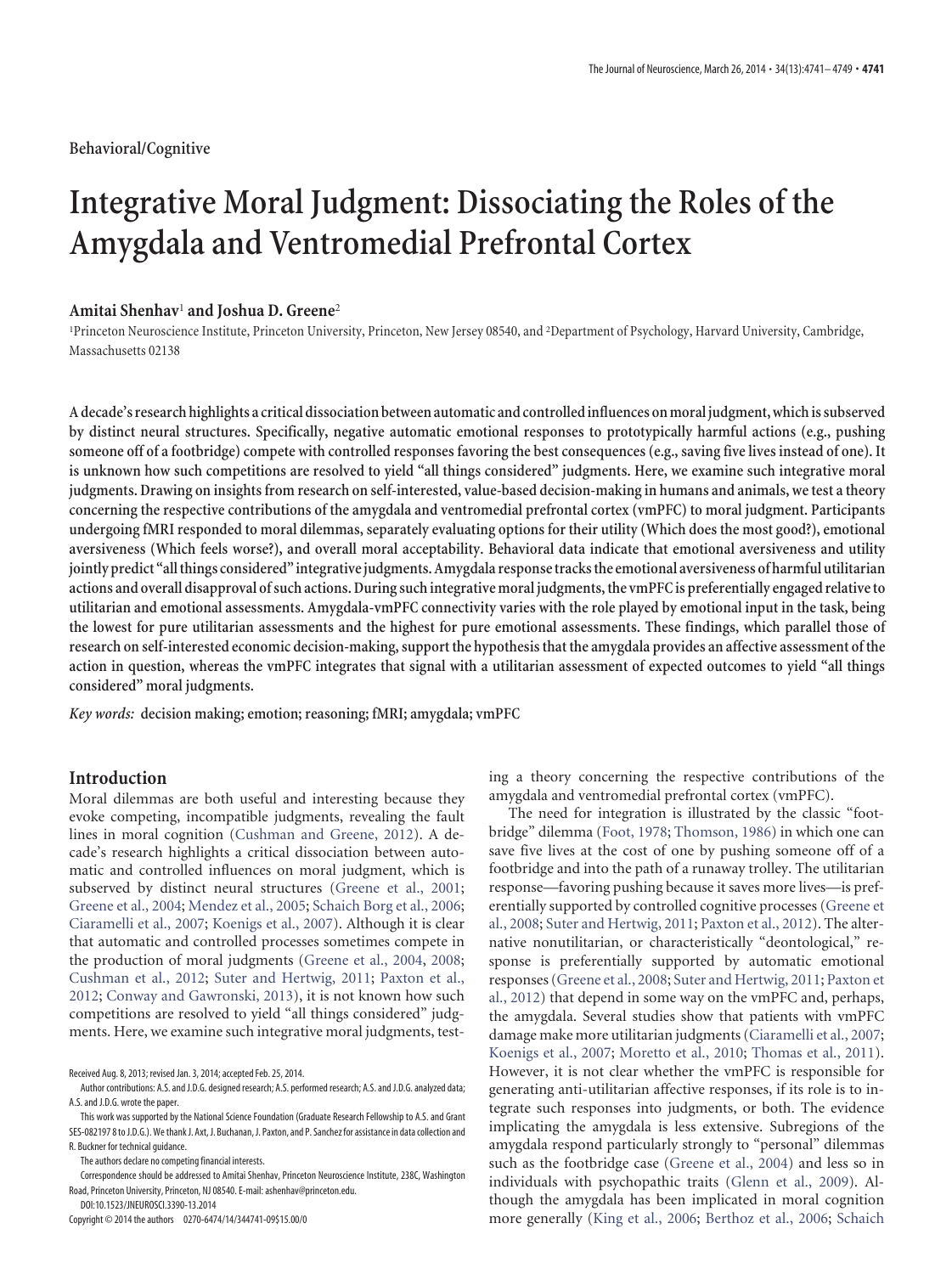

<span id="page-1-0"></span>Figure 1. Task design. The first slide describes the dilemma, including two possible options. The utilitarian option minimizes the overall amount of harm (e.g., saves five lives), but involves actively harming someone. The nonutilitarian/deontological option does not involve active harm, but it fails to minimize harm. The second screen summarizes the two options, randomly labeling them "A" or "B." The third screen prompts the subject to respond in one of three ways depending on condition. Subjects have 12 s to respond using a four-point scale.

[Borg et al., 2011\)](#page-8-3), its activity has not been connected to specific responses to moral dilemmas.

Here, we test a neuroscientific theory of integrative moral judgment suggested by studies of nonmoral decision-making in humans and animals [\(Wallis, 2007;](#page-8-4) [Rangel and Hare, 2010;](#page-7-16) [Schoenbaum and Esber, 2010;](#page-8-5) [Grabenhorst and Rolls, 2011;](#page-7-17) [Padoa-Schioppa and Cai, 2011\)](#page-7-18) in conjunction with research on moral judgment [\(Blair, 2007;](#page-7-19) [Shenhav and Greene, 2010\)](#page-8-6). We hypothesize that the amygdala enables automatic emotional responses to "personally" harmful actions [\(Greene et al., 2009\)](#page-7-20), whereas the vmPFC integrates such responses into "all things considered" judgments, weighing them against utilitarian considerations. We test this hypothesis by comparing and examining three related judgment tasks: simple emotional assessments (Which option feels worse?), simple utilitarian assessments (Which will produce better results?), and integrative, "all things considered" judgments (Which is more morally acceptable?).

## **Materials and Methods**

*Subjects*. A total of 39 healthy, right-handed subjects (20 female) with no reported history of neurological or affective disorders were recruited for the fMRI experiment. Of these, four were excluded before fMRI analysis, one due to technical difficulties, one for excessive excluded trials (see Behavioral analysis, below), one for later reporting having misconstrued the instructions, and one for falling asleep during the task. After the exclusions, data from 35 subjects (19 female, mean age 22.9 years, range 18 –32) were analyzed. In addition, one of the six task blocks was excluded from analysis a priori for two included subjects due to technical difficulties.

*Image acquisition*. Images were acquired using a Siemens 3T Treo MR magnet and a 12-channel RF head coil. We acquired functional image volumes as T2\*-weighted echo-planar images (EPIs) with the following parameters: 41 interleaved slices, 2500 ms TR, 28 ms TE, 2.5 mm thickness,  $0.75\,\mathrm{mm}$  gap,  $64\times64$  matrix,  $200\,\mathrm{mm}$  FOV (resulting in an inplane voxel size of 3.125  $\times$  3.125  $\times$  2.5 mm). Our fMRI sequence and slice prescription were optimized for reducing signal loss/distortion in the orbitofrontal cortex (based on recommendations of [Deichmann et al.,](#page-7-21) [2003;](#page-7-21) [Weiskopf et al., 2006\)](#page-8-7), including the use of a modified *z*-shim prepulse moment and 30° tilt of our slice prescription off the AC/PC line. Due to the dynamic and unpredictable length of individual trials (the stages within each trial were self-paced, with the exception of the judgment phase which was capped at 12 s), runs were of variable lengths. Each run also included an additional 10 s of fixation at the beginning (to allow for the fMRI signal to reach steady-state), and the corresponding four EPI volumes were discarded from further analysis. Each session included the acquisition of a high-resolution T1-weighted anatomical image (1 mm isotropic voxels), during which time subjects read instructions for the task (as a series of sequential screens) and performed three practice trials.

*Task design*. Participants underwent fMRI while responding to 48 "trolley"-type moral dilemma, ones in which maximizing the number of lives saved requires actively harming one or more individuals (full text available by request). During each trial, subjects proceeded through three screens describing the dilemma (Screen 1), summarizing the options (Screen 2), and requesting a response (Screen 3; [Fig. 1\)](#page-1-0). Screens 1 and 2 were identical across conditions. Screen 3 varied by condition, prompting the subject to compare the two options in one of three ways:

Utilitarian assessment (UA) condition: "Which [option] do you think will produce better results?"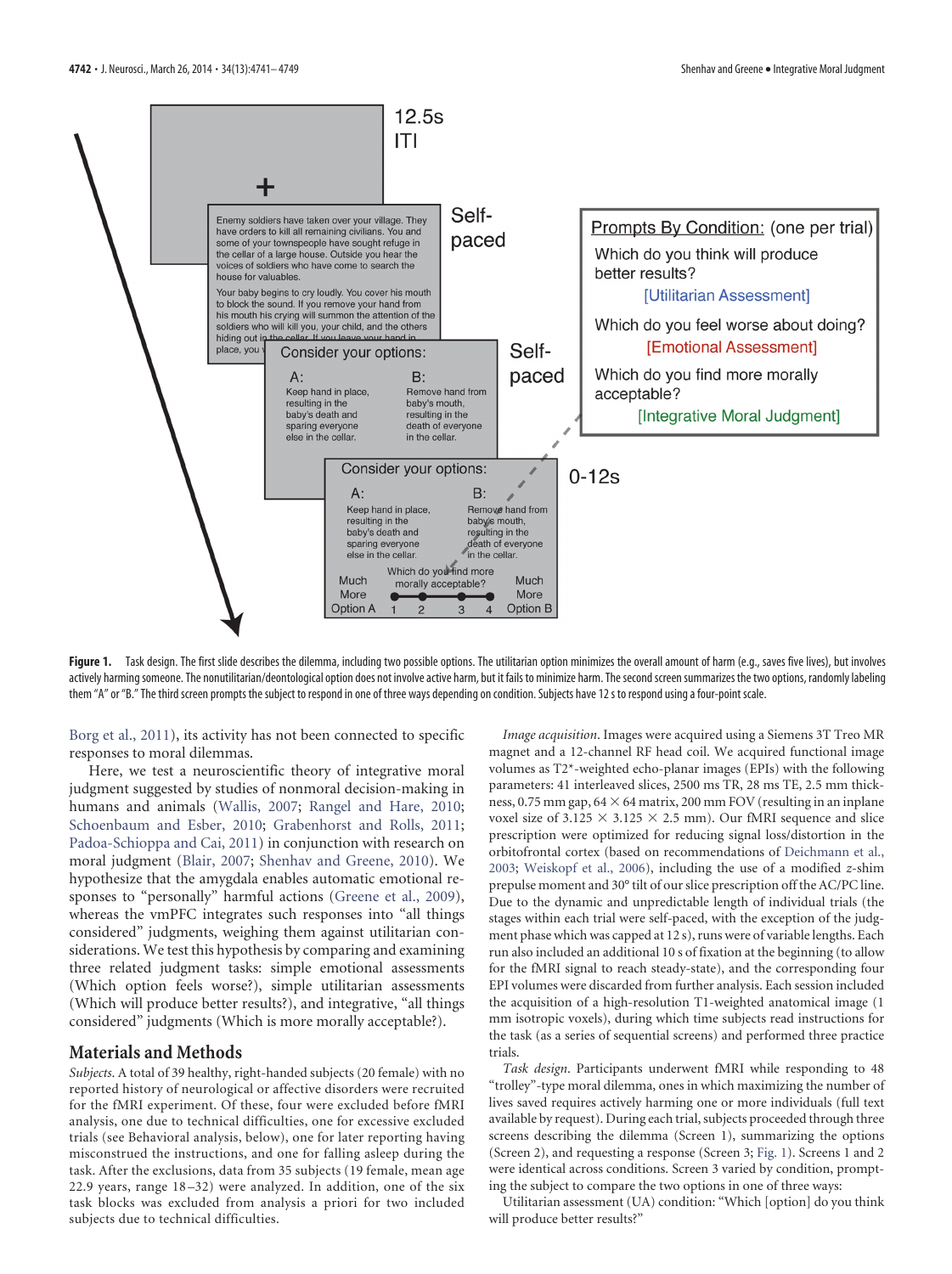Emotional assessment (EA) condition: "Which [option] do you feel worse about doing?"

Integrative moral judgment (IMJ) condition: "Which [option] do you find more morally acceptable?"

Subjects responded using a 1-4 scale anchored by the phrases "Much more Option A" and "Much more Option B." Dilemmas and conditions (prompt types) were randomly ordered. There were 16 dilemmas per condition. Randomization was performed independently for each subject such that dilemma content was decoupled from condition across subjects. Each session included six blocks of eight trials each.

Two critical design features warrant attention. First, the trial type (condition: IMJ, EA, or UA) was not revealed to subjects until the final stage of each trial. This enabled us to better isolate the effect of condition (assessment/judgment type). Second, the spatial location (left or right) and label ("Option A" or "Option B") of the utilitarian option was randomly varied. This decoupled the content of the judgment from the motor response and linguistic representation associated with the choice.

*Behavioral analysis*. We analyzed the behavioral data (judgment ratings and response times) using mixed-effects analyses, modeling intercepts and slopes for each participant as random effects. To determine whether and to what extent the "all things considered" judgments made in the IMJ condition were influenced by emotional and utilitarian considerations, we also compared these judgments to the average EAs and UAs made by other participants to the same scenario [\(Fig. 2\)](#page-3-0). Individual participant  $\beta$  estimates were obtained in a nearly identical fashion by performing regressions of IMJ ratings on normed EA and UA ratings for each participant separately. The meanings of the numerical ratings given in each trial varied with the arbitrary label assignments (A or B; see previous paragraph). We therefore recoded the ratings such that all ratings apply to the utilitarian option, indicating the degree to which the utilitarian option feels worse, produces better results, or is more morally acceptable. To omit trials in which the subject was likely inattentive, we excluded trials in which RTs for reading the context, behavioral options, and judgment were respectively  $\leq$  4 s, 2 s, and/or 0.5 s. We also excluded trials that timed out before the subject submitted a response in the final stage (12 s time window). An average of 2.6 (median  $= 2$ ) trials out of 48 (5%) were excluded per participant.

*fMRI analysis*. fMRI analysis was performed in SPM8 (Wellcome Department of Imaging Neuroscience, Institute of Neurology, London). Data preprocessing included motion correction, slice timing correction, normalization of both functional volumes and the high-resolution anatomical volume to standardized (MNI) templates (including resampling to 2 mm isotropic voxels), and spatial smoothing with a 6 mm Gaussian kernel.

Further analysis of fMRI time courses focused on events ("stick" functions with 0 s duration) modeled in the judgment phase of each trial, with an onset 750 ms after the presentation of the judgment prompt (to allow for reading/encoding). These events were convolved with a canonical hemodynamic response function. We performed two sets of whole-brain fMRI analyses, one aimed at identifying effects of condition and one aimed at identifying effects of behavior within condition. Both used a general linear model (GLM) with analysis-specific controls for RT.

The GLM analyses aimed at identifying effects of condition used serially orthogonalized parametric regressors which modeled average differences between conditions after first modeling the average signal change across all trials and RT differences across all conditions. Specifically, this GLM modeled a single indicator function across all judgments. This single event type was then parametrically modulated by the following parameters (in the order given): (1) judgment RT; (2) a parameter with 1 for UA trials,  $-1$  for IMJ trials, and 0 otherwise; and (3) a parameter with 1 for IMJ trials,  $-1$  for EA trials, and 0 otherwise. Contrasts for IMJ versus UA and for IMJ versus EA were accomplished by performing a *t* test over the second and third parameters, respectively. Contrasts for EA versus UA were accomplished with a joint *t* test over the second and third parameters. This approach is recommended when performing categorical (e.g., condition-wise) contrasts subsequent to controlling hierarchically for a continuous parameter (e.g., RT; R. Henson, personal communication, 2009).

Additional GLM analyses aimed to identify effects of behavior within condition. These analyses modeled each condition as a separate event type (in contrast to the GLM described in the previous paragraph, which modeled a single event type for the judgment period). Each condition was then separately parametrically modulated by (1) judgment RT and (2) rating. For the UA condition, the rating regressor was excluded due to minimal variability within and across subjects. In a follow-up analysis, a separate GLM included a binary regressor that differentiated between trials in which the utilitarian option was identified as producing "much better" versus only "somewhat better" results. These analyses excluded three participants who gave only one of these two responses.

All analyses included an independent regressor modeling activity associated with the reading of the text before the judgment prompt; that is, the point at which the trial's condition is revealed. This was done to control for variability unrelated to condition. Activity associated with Screens 1–2 (descriptions of the dilemma context and possible actions) was jointly modeled as related to a single epoch of variable duration. Finally, regressors were included to model the mean BOLD signal and linear trend across each block. First-level (single subject) contrasts were performed over individual parametric regressors of interest. Secondlevel (group) random effects analyses used one-sample *t* tests over the first-level parametric maps. Based on our a priori region-specific hypotheses, FWE small-volume correction was performed using anatomically defined masks in the amygdala and vmPFC. For completeness, we also report any nonsignificant clusters that appear in these ROIs with a voxelwise-uncorrected threshold of  $p < 0.05$ . ROIs were generated using the Automated Anatomical Labeling (AAL) toolbox in SPM8 [\(Tzourio-](#page-8-8)[Mazoyer et al., 2002\)](#page-8-8). Left and right amygdalae were tested separately and the bilateral vmPFC ROI was generated by combining regions labeled as the medial orbital frontal component of the superior frontal gyrus and the gyrus rectus. For visualization purposes, cortical and subcortical activations are shown on normalized volumes thresholded at voxelwise *p* 0.005, extent-thresholded at 40 and 10 voxels, respectively. *Post hoc* analyses were performed to confirm that positive findings in the amygdala survive correction with a single bilateral ROI and to explore whether vmPFC activations varied when correcting separately for left and right hemisphere ROIs.

We performed a second type of analysis, adapted from previous stud-ies of financial decision-making [\(Kuhnen and Knutson, 2005;](#page-7-22) [Knutson et](#page-7-23) [al., 2007\)](#page-7-23), in which BOLD reactivity in one or more regions was used to predict behavioral ratings, rather than the reverse. Specifically, we obtained trialwise estimates of BOLD activity in our a priori ROIs and included these estimates in within-subject regressions predicting behavioral ratings, as well as additional analyses meant to examine changes in interregion correlations (functional connectivity) between conditions. For these analyses, we performed an additional whole-brain GLM that included a separate event regressor after the onset of each trial's judgment period (cf. [Rissman et al., 2004\)](#page-7-24) regardless of condition type, as well as a single variable-duration block regressor to model all prejudgment reading periods (as in the previous GLMs). This GLM also included the same regressors of no interest to model means and linear trends for each block. We then extracted averaged trialwise  $\beta$  estimates within each of our ROIs. We normalized (*z*-scored) these values within subject. To reduce the influence of outliers, we also Winsorized these  $\beta$  estimates at 3 SDs (i.e., the maximum absolute *z*-score was set to 3). We performed the following within-subject regressions, pooling regression coefficients to then obtain group-level statistics (as with our whole-brain GLMs).

We regressed behavioral ratings in the EA and IMJ conditions on RT and  $\beta$  estimates from amygdala and vmPFC. Primary analyses used amygdala  $\beta$  estimates from a bilateral ROI, but secondary analyses are included to describe differences when the ROI is left or right lateralized. These analyses use one-sided *t* tests when testing directional predictions generated by our theoretical model and tested accordingly by our wholebrain GLM contrasts. We also regressed vmPFC reactivity ( $\beta$  estimates) on RT, behavioral rating, condition (conditionwise regressors constructed as in whole-brain GLM 1), amygdala reactivity, and the interaction between condition and amygdala reactivity. This analysis is structurally similar to a psychophysiological interaction analysis (cf. [Gitelman et al., 2003;](#page-7-25) see also [Rissman et al., 2004\)](#page-7-24). It allowed us to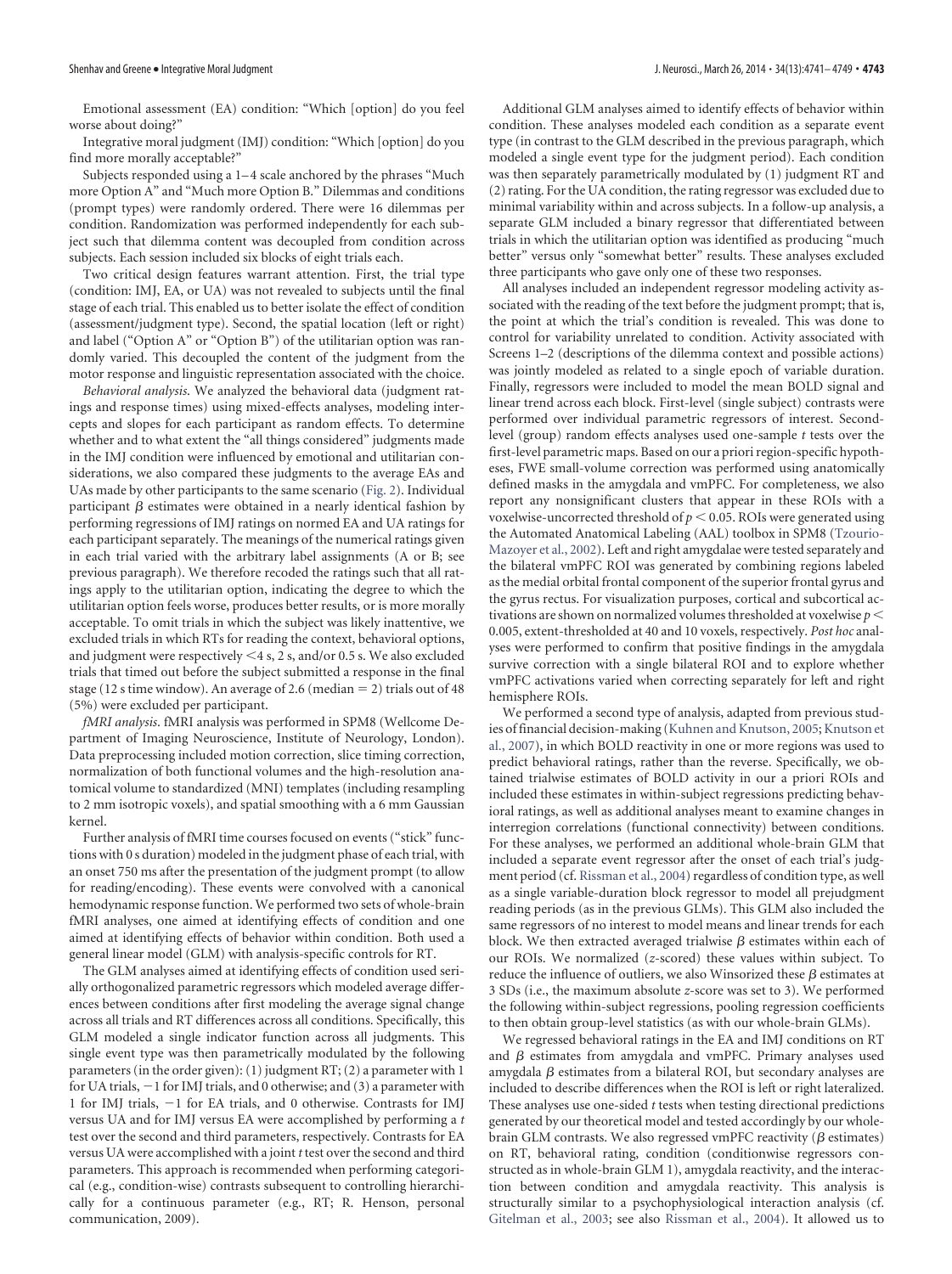

<span id="page-3-0"></span>**Figure 2.** "All things considered" judgments (IMJ) reflect integration of competing moral considerations. Average regressionslopes predicting "all thingsconsidered" moral judgments (IMJ) for each participant based on average EA and UA responses to the scenario from other participants. Participants rated the utilitarian option as more morally acceptable if other participants perceived that option as producing better results (high UA) and/or felt less bad about choosing that option (low EA). Scatterplot shows data from all individual IMJ trials relative to EA (red) and UA (blue) ratings.

compare changes in interregion correlation (functional connectivity) depending on condition.

Note that the whole-brain GLMs and the regressions described in the previous paragraph are complementary in at least two ways. First, they test predictions in opposite directions (predicting behavioral ratings from the activity of multiple brain regions versus the reverse). Second, whereas the latter regressions rely on signal averaged over an ROI, the whole-brain GLMs allow us to identify significant clusters within the same ROIs without requiring that the average signal across all voxels in the ROI be significantly modulated for a given contrast.

## **Results**

### **Behavioral results**

As expected, in the UA condition ("Which [option] do you think will produce better results?") subjects consistently rated the utilitarian option as producing better results ( $M_{UA} = 0.91$ ,  $SD_{UA} =$ 0.38; scale ranging from  $-1.5$  to 1.5 with ratings at the positive end of the scale favoring the utilitarian option). Here, ratings typically varied within the upper end of the scale, distinguishing between options perceived as moderately versus highly utilitarian. In the EA condition ("Which [option] do you feel worse about doing?") and in the IMJ condition ("Which [option] do you find more morally acceptable?"), subjects tended to use the entire scale, with mean ratings near the middle of the scale ( $M_{EA}$  = 0.01,  $SD_{EA} = 0.46$ ;  $M_{IMJ} = 0.06$ ,  $SD_{IMJ} = 0.51$ ). UA responses were significantly faster than IMJ responses ( $M_{UA} = 4.1$  s,  $M_{IMI} =$ 4.5 s;  $F_{(1,65.2)} = 6.82, p < 0.02$ ), which were in turn significantly faster than EA responses ( $M_{EA} = 5.1$  s;  $F_{(1,66.0)} = 20.5, p < 10^{-4}$ ; UA vs EA:  $F_{(1,65.9)} = 50.9, p < 10^{-9}$ .

Finally, we examined the relationship between a participant's IMJ ratings for each scenario and the average EA and UA ratings given by other participants in response to the same dilemmas.

This tested the hypothesis that IMJ ratings are a function of the relative emotional and/or utilitarian weights attached to the options under consideration. With both EA and UA ratings entered simultaneously into a mixed-effects multiple regression, we found that both were highly significant predictors of IMJ (moral acceptability) ratings and in opposite directions ( $b_{UA} = 0.60$ ,  $SE_{\text{UA}} = 0.08, t_{\text{UA}}(42.4) = 7.7, p < 10^{-8}; b_{\text{EA}} = -0.30, SE_{\text{EA}} =$  $0.05, t_{EA}(35.1) = -5.7, p < 10^{-5}$ ; [Fig. 2\)](#page-3-0). This is consistent with our hypothesis that "all things considered" judgments involve the integration of competing valuations based respectively on utilitarian assessments and emotional responses. Across dilemmas  $(N = 48)$ , we observed significant correlations between each pair of normed ratings ( $r_{EA, UA} = -0.42$ ,  $r_{IMJ, UA} = 0.52$ ,  $r_{IMJ, EA} =$  $-0.60$ ,  $ps < 0.005$ ).

#### **Neuroimaging results**

#### *vmPFC and integrative moral judgment*

To identify neural activity specifically associated with integrative, "all things considered" judgments, we compared the IMJ condition with the UA and EA conditions. The separate contrasts  $IMJ > UA$  and  $IMJ > EA$  both revealed increased activity in vmPFC (peak MNI coordinates [*x*, *y*, *z*] and small-volume corrected *p*-value, IMJ > UA: -6, 26, -16,  $p$  < 0.05; IMJ > EA: 0, 36,  $-12$ ,  $p < 0.01$ ; [Fig. 3](#page-4-0)*A*, *B*, [Table 1\)](#page-5-0). Likewise, the conjunctive contrast IMJ $>$ UA  $\cap$  IMJ $>$ EA revealed increased activity for integrative moral judgment in an overlapping region of vmPFC [\(Fig. 3](#page-4-0)*C*). *Post hoc* analyses indicated that these effects were more reliable for the left vmPFC (IMJ  $>$  UA:  $-6$ , 26,  $-16$ ,  $p < 0.02$ ; IMJ > EA:  $-2$ , 36,  $-12$ ,  $p < 0.01$ ) than the right vmPFC (IMJ > UA: 2, 42,  $-14$ ,  $p = 0.67$ ; IMJ  $>$  EA: 0, 36,  $-10$ ,  $p < 0.01$ ).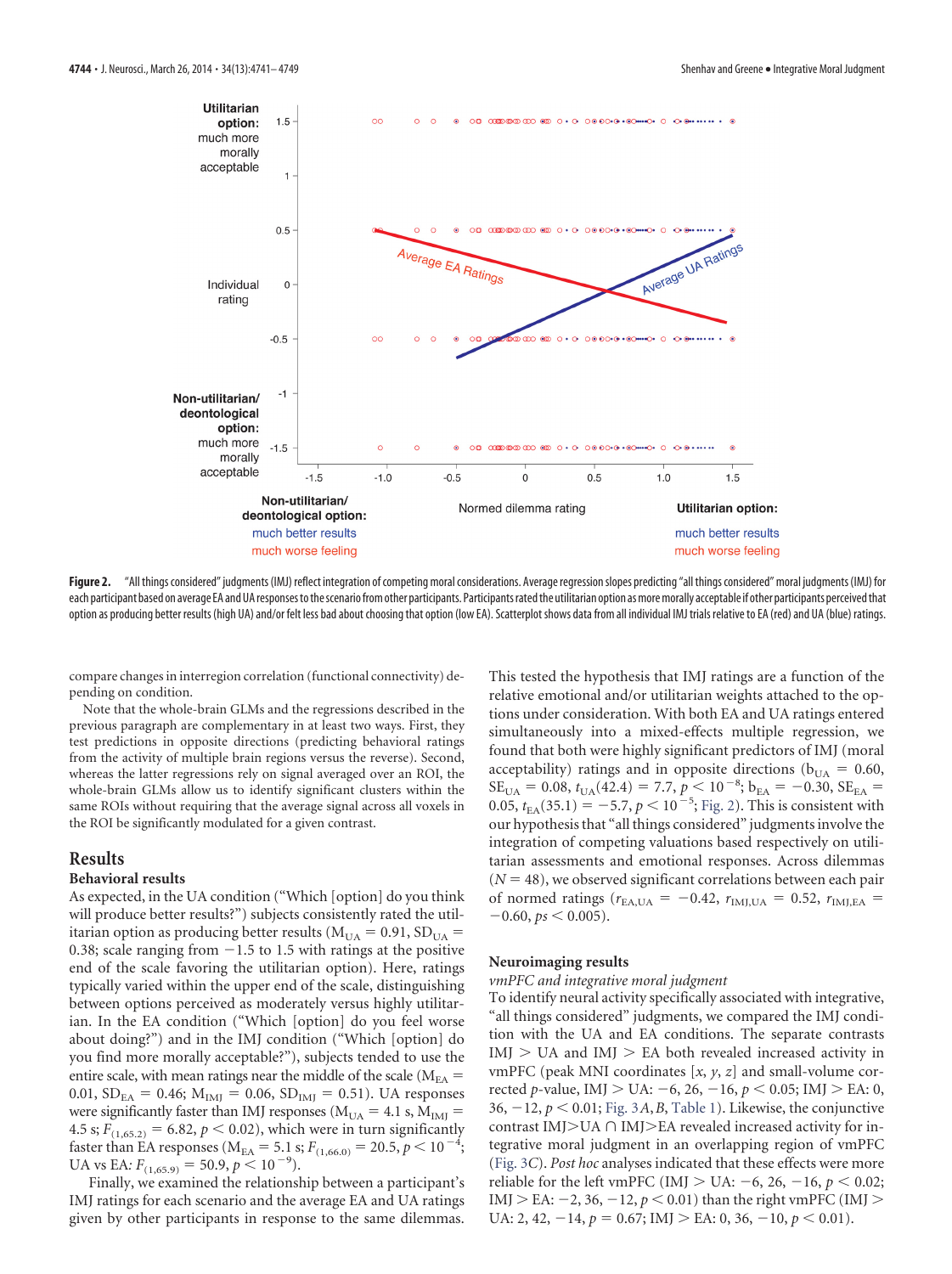

<span id="page-4-0"></span>Figure 3. The vmPFC exhibits increased BOLD signal for IMJ relative to EA and UA. Shown are whole-brain results for IMJ  $>$  EA (A) and IMJ  $>$  UA (B). Analyses use an anatomically defined vmPFC ROI. For visualization, maps are thresholded at voxelwise  $p < 0.005$  with an extent threshold of 40 voxels.*C*, The conjunction of these two contrasts.

#### *Amygdala and emotional assessment*

Our hypothesis that the amygdala enables automatic emotional evaluations of morally salient actions makes two predictions. First, in the EA condition, amygdala activity should correlate positively with negative emotional assessments of the utilitarian option (rating it as "feeling worse"). We predict a positive correlation, rather than a negative correlation or no correlation, based on prior research indicating that the strongest emotional influences in similar dilemmas are negative emotional reactions to harmful utilitarian actions [\(Greene et al., 2001,](#page-7-1) [2004;](#page-7-2) [Koenigs et](#page-7-6) [al., 2007;](#page-7-6) [Glenn et al., 2009\)](#page-7-13). Confirming this prediction, we observed parametrically increasing BOLD signal within the left amygdala for more negative ratings of how bad the utilitarian option feels (peak:  $-28$ ,  $-4$ ,  $-22$ ,  $p < 0.01$  SVC; [Fig. 4](#page-5-1)*A*) In the right amygdala, we identified a cluster exhibiting a nonsignificant effect in the same direction (peak:  $32, -4, -20, p = 0.26$  SVC).

Our hypothesis concerning the amygdala's present functional role makes a second prediction. Insofar as the amygdala's response bears on moral judgment, increased amygdala activity should correlate negatively with utilitarian judgment in the IMJ condition. Confirming this prediction, we observed parametrically increasing BOLD signal within the right amygdala as subjects rated the utilitarian option as being less morally acceptable "all things considered" (peak:  $18, -2, -16, p < 0.05$  SVC; [Fig.](#page-5-1) [4](#page-5-1)*B*). Here, too, we identified a cluster in the opposite hemisphere (left amygdala) exhibiting a nonsignificant effect in the same direction (peak:  $-24$ , 0,  $-12$ ,  $p = 0.17$  SVC). Both this right amygdala cluster for IMJ ratings and the left amygdala cluster identified for EA ratings survive correction with a bilateral amygdala mask (EA: -28, -4, -22,  $p < 0.02$ ; IMJ: 18, -2, -16,  $p < 0.05$ ).

Therefore, we found anti-utilitarian effects in the amygdala in two independent analyses and within two separate conditions (EA and IMJ). However, the first effect was observed in the left amygdala and the second in the right. This could be due to lateralized function or simply to subthreshold effects on one or both sides. To address this question we used a more liberal threshold  $(p < 0.05$ , uncorrected) within our a priori anatomically defined amygdala ROIs. This revealed effects of both EA and IMJ ratings in an overlapping region of the left amygdala, arguing against a strong lateralization interpretation and suggesting instead that these two effects, at least on the left, may reflect common processes [\(Fig. 4](#page-5-1)*C*). Notably, neither the EA ratings nor the IMJ ratings correlated with vmPFC signal in the direction seen for the amygdala (EA: peak: -10, 44, -12,  $p = 0.89$  SVC; IMJ: 0 voxels with uncorrected  $p < 0.05$ ; but see the next section).

As noted earlier, EA and UA ratings were moderately negatively correlated. This raises the possibility that the amygdala signal tracks EA ratings, not because of its role in (negative) emotional assessment, but because it is involved in (positive) utilitarian assessment. To test the viability of this alternative interpretation, we investigated whether amygdala signal differentiates between UA trials in which participants rate the utilitarian option as producing outcomes that are "much better" versus "somewhat better" (as noted earlier, nearly all of the UA rating variance is confined to these two responses). We found no significant clusters in either amygdala ROI exhibiting increased activity with higher UA ratings (L peak:  $-22$ ,  $-2$ ,  $-20$ ,  $p > 0.50$  SVC; R peak: 32,  $4, -26, p > 0.25$  SVC). This is consistent with our interpretation of the amygdala-EA correlation as being related to negative emotional assessment, rather than positive utilitarian assessment.

#### *Amygdala-vmPFC interactions in generating moral judgment*

Our final set of analyses simultaneously examined the relative contributions of the amygdala and vmPFC to behavioral ratings. We extracted trial-by-trial  $\beta$  estimates from bilateral amygdala and vmPFC ROIs and entered these as predictors in a regression predicting ratings within a given condition, while controlling for RT. We found that amygdala again tracked ratings of greater emotional aversiveness (b = 0.094, SE = 0.064,  $t_{(34)} = 1.47$ , 1-tailed  $p = 0.075$ ) and lower moral acceptability ( $b = -0.11$ , SE = 0.059,  $t_{(34)} = -1.89$ , 1-tailed  $p = 0.033$ ) of the utilitarian option (see Materials and Methods for justification of 1-tailed tests). Although the former result is marginally significant, stronger effects emerge for EA ratings in an analysis restricted to the left amygdala (b = 0.18, SE = 0.082,  $t_{(34)} = 2.22$ , 1-tailed  $p =$ 0.017) and for IMJ ratings when the analysis is restricted to the right amygdala (b = -0.12, SE = 0.053,  $t_{(34)} = -2.37$ , 1-tailed  $p = 0.012$ ), which is consistent with the results of our wholebrain analysis. Interestingly, while controlling for bilateral amygdala reactivity, we saw a significant relationship between vmPFC betas and judgments that the utilitarian option is more morally acceptable ( $b = 0.15$ , SE = 0.035,  $t_{(34)} = 2.10$ , 2-tailed  $p = 0.044$ ). We observed a nonsignificant negative correlation between vmPFC betas and ratings of emotional aversiveness (b  $-0.087$ , SE = 0.055,  $t_{(34)} = -1.58$ , 2-tailed  $p = 0.124$ ). Performing the equivalent logistic regression on UA ratings again failed to identify a significant relationship between bilateral amygdala reactivity and more positive utilitarian assessments ( $b = -0.87$ ,  $SE = 2.23$ ,  $t_{(31)} = -0.39$ , 2-tailed  $p > 0.65$ ).

Individuals varied in the extent to which their IMJ ratings were correlated with trial-to-trial fluctuations in amygdala signal. Individuals also varied in the extent to which their IMJ ratings were correlated with the average EA rating for a given dilemma. If the amygdala mediates the influence of emotional aversiveness on IMJ ratings and an individual's IMJ ratings were heavily influenced by emotional assessments, then both correlations should be strong. Likewise, both correlations should be weak in individuals whose judgments were relatively immune to emotional influence. Therefore, across participants, the strengths of these two correlations should themselves be correlated. With this in mind, we examined the relationship between (1) participant-level  $\beta$ estimates reflecting the relationship between IMJ ratings and bilateral amygdala signal (from the previous regression) and (2) the relationship between IMJ ratings and the average EA rating for a given dilemma (from a regression that also included average UA ratings). Consistent with our hypothesis, we found a marginally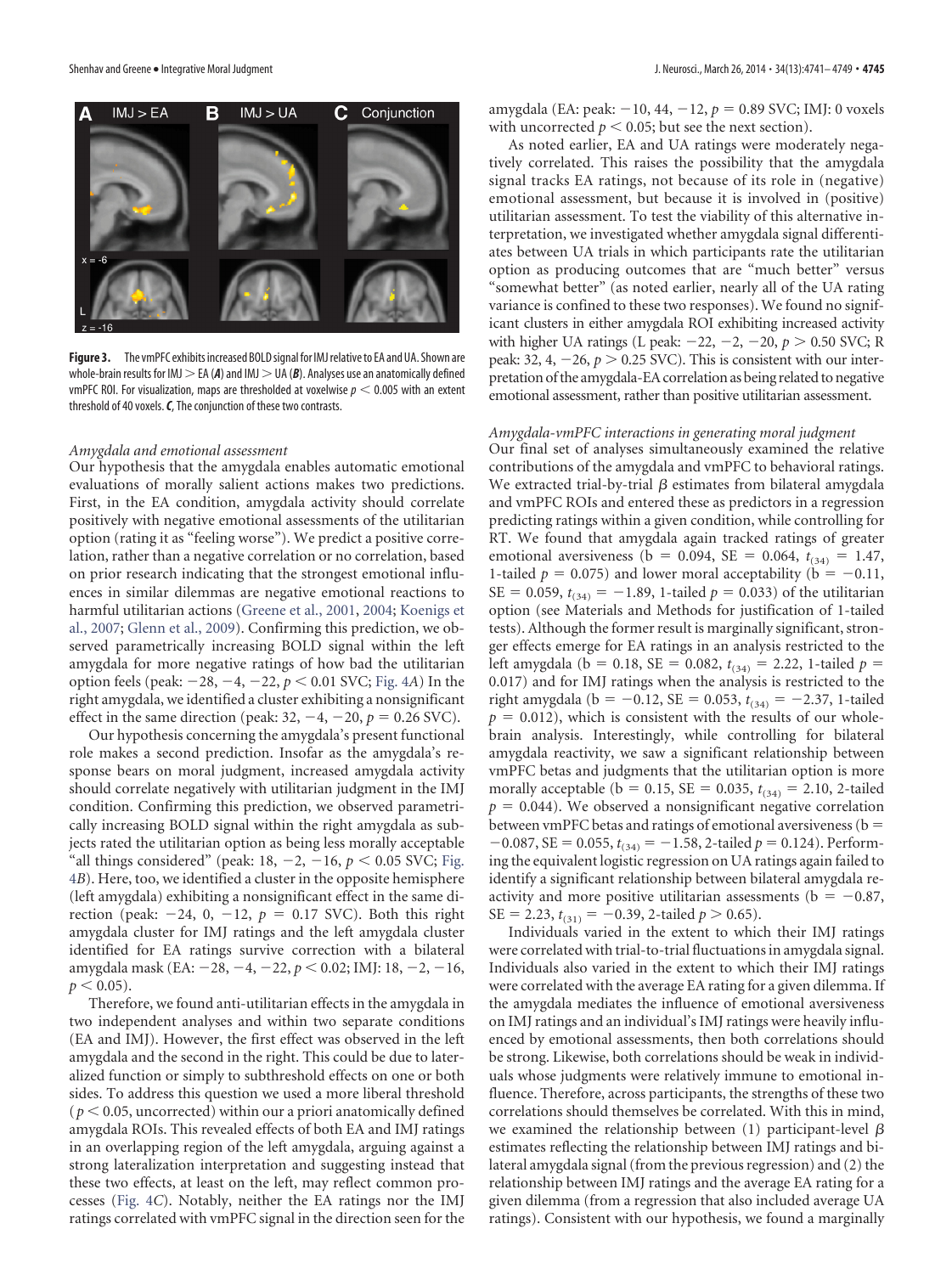<span id="page-5-0"></span>

|           |                                                                                           | Cluster-level | Cluster       | Peak voxel | Peak voxel | <b>MNI</b>       |
|-----------|-------------------------------------------------------------------------------------------|---------------|---------------|------------|------------|------------------|
| Side      | Region                                                                                    | $p$ -value    | size (voxels) | Z-score    | $p$ -value | coordinates (mm) |
| EA > IMJ  |                                                                                           |               |               |            |            |                  |
| B         | Pre-SMA                                                                                   | < 0.0001      | 1115          | 5.28       | < 0.0001   | $-4, 22, 62$     |
| B         | Precuneus                                                                                 | 0.0006        | 533           | 5.14       | < 0.0001   | $-8, -58, 44$    |
|           | Temporoparietal junction, middle temporal gyrus                                           | < 0.0001      | 2376          | 5.06       | < 0.0001   | $-50, -52, 26$   |
|           | Middle frontal gyrus (BA 8)                                                               | < 0.0001      | 1322          | 4.91       | < 0.0001   | $-42, 20, 46$    |
|           | <b>Ventrolateral PFC</b>                                                                  | 0.0054        | 390           | 4.21       | < 0.0001   | $-50, 18, -6$    |
| R         | Temporoparietal junction                                                                  | 0.0027        | 434           | 3.97       | < 0.0001   | $46, -58, 30$    |
|           | Inferior frontal gyrus                                                                    | 0.0028        | 432           | 3.54       | 0.0002     | $-42, 52, 2$     |
| R         | Cerebellum <sup>*</sup>                                                                   | 0.0799        | 232           | 3.61       | 0.0002     | $22, -80, -32$   |
| IMJ > EA  |                                                                                           |               |               |            |            |                  |
| R         | Primary, secondary somatosensory cortex, central insula, amygdala                         | < 0.0001      | 3836          | 4.80       | < 0.0001   | $60, -28, 22$    |
| B         | Medial orbitofrontal cortex/vmPFC                                                         | 0.0003        | 576           | 4.58       | < 0.0001   | $0, 36, -12$     |
|           | Primary, secondary somatosensory cortex, central insula, amygdala                         | < 0.0001      | 1183          | 4.27       | < 0.0001   | $-36, 6, -8$     |
| R         | Postcentral gyrus*                                                                        | 0.0743        | 236           | 4.41       | < 0.0001   | $30, -46, 72$    |
| IMJ > UA  |                                                                                           |               |               |            |            |                  |
| B         | Dorsomedial PFC*                                                                          | 0.0538        | 266           | 3.64       | 0.0001     | 0, 52, 38        |
| UA > IMJ  |                                                                                           |               |               |            |            |                  |
| R         | Inferior frontal gyrus (BA 9/44)                                                          | 0.0331        | 295           | 4.66       | < 0.0001   | 48, 6, 30        |
| L         | Intraparietal sulcus                                                                      | 0.0074        | 389           | 4.01       | < 0.0001   | $-32, -72, 32$   |
| R         | Intraparietal sulcus                                                                      | 0.0109        | 364           | 3.95       | < 0.0001   | $30, -74, 40$    |
| UA > EA   |                                                                                           |               |               |            |            |                  |
| R         | Posterior cingulate cortex                                                                | 0.0114        | 370           | 4.61       | < 0.0001   | $16, -36, 36$    |
| R         | Primary, secondary somatosensory cortex, central insula, inferior frontal gyrus (BA 9/44) | < 0.0001      | 2339          | 4.15       | < 0.0001   | $50, -36, 34$    |
| ${\sf R}$ | Intraparietal sulcus                                                                      | < 0.0001      | 947           | 4.10       | < 0.0001   | $30, -72, 40$    |
| L         | Primary, secondary somatosensory cortex, central insula                                   | 0.0018        | 497           | 3.87       | 0.0001     | $-48, -4, 6$     |
| EA > UA   |                                                                                           |               |               |            |            |                  |
|           | <b>Temporoparietal junction</b>                                                           | < 0.0001      | 955           | 4.62       | < 0.0001   | $-54, -60, 26$   |
| B         | Precuneus                                                                                 | 0.0084        | 390           | 4.56       | < 0.0001   | $-6, -58, 44$    |
| R         | Cerebellum                                                                                | 0.017         | 344           | 4.39       | < 0.0001   | $22, -80, -32$   |
|           | <b>Ventrolateral PFC</b>                                                                  | 0.0001        | 713           | 4.29       | < 0.0001   | $-54, 18, 6$     |
| 1         | Middle frontal gyrus (BA 8)                                                               | 0.0003        | 643           | 4.21       | < 0.0001   | $-32, 14, 42$    |
| B         | Pre-SMA, superior frontal gyrus                                                           | < 0.0001      | 1054          | 4.11       | < 0.0001   | $-4, 34, 62$     |
|           | Inferior frontal gyrus                                                                    | 0.0018        | 497           | 3.96       | < 0.0001   | $-46, 42, 0$     |
| R         | <b>Temporoparietal junction</b>                                                           | 0.0496        | 277           | 3.87       | 0.0001     | $58, -60, 24$    |

Significant clusters of activation for each of the condition-wise contrasts between EA, UA, and IMJ thresholded at voxel-wise  $p < 0.005$  and whole-brain FWE corrected at duster-wise  $p < 0.05$  are shown. Clusters that were significant ( $p < 0.10$ ) at this cluster-wise threshold are marked with an asterisk (\*). No activations survived this whole-brain correction when examining either positive or negative correlations with EA or IMJ ratings.



<span id="page-5-1"></span>**Figure 4.** The amygdala's role in EA and IMJ. *A*, BOLD activity in the left amygdala tracked higher ratings of "feeling worse" about the utilitarian option in the EA condition. *B*, BOLD activity in the right amygdala tracked lower moral acceptability ratings for the utilitarian option in the "all things considered" (IMJ) condition. Analyses use anatomically defined amygdala ROIs. For visualization, maps are thresholded at voxelwise  $p < 0.005$  with an extent threshold of 10 voxels. *C*, Overlapping activation for these two contrasts at a much reduced threshold  $(p<$  0.05, uncorrected, masked by the anatomically defined bilateral amygdala ROI) suggests that these two processes may not be lateralized, despite the apparent lateralization in *A* and *B*.

significant correlation between these two sets of  $\beta$  estimates (robust regression coefficient =  $0.28$ , SE =  $0.14$ , 2-tailed  $p = 0.066$ ).

These analyses allowed us to examine relationships in trial-totrial reactivity between our key regions of interest (functional connectivity). Specifically, we asked whether bilateral amygdala and vmPFC  $\beta$  estimates were correlated and whether the strengths of these correlations varied by condition. Here, we controlled for main effects of condition, RT, and rating. We found

that vmPFC and amygdala  $\beta$  estimates were highly correlated  $(b = 0.42, SE = 0.041, t_{(34)} = 10.2, 2$ -tailed  $p < 10^{-11}$ ) and that, relative to the IMJ condition, the strength of this correlation increased during EA judgments ( $b = 0.15$ , SE = 0.036,  $t_{(34)} = 4.0$ , 2-tailed  $p = 0.0003$ ) and decreased during UA judgments (b =  $-0.082$ , SE = 0.041,  $t_{(34)} = -1.77$ , 2-tailed  $p = 0.05$ ). Therefore, the vmPFC and amygdala appear to be most tightly coupled when the task is to make an explicit emotional assessment and least tightly coupled when the task is to make an explicit utilitarian assessment. Coupling between amygdala and vmPFC is intermediary during "all things considered" judgment, which is consistent with the hypothesis that such judgments require the vmPFC to integrate information from both the amygdala and other brain regions responsible for utilitarian assessment.

## **Discussion**

Here, we attempt to dissociate the roles of two neural regions believed to be critical for moral judgment: the vmPFC and the amygdala. Our analysis builds on insights achieved through research on the cognitive neuroscience of moral judgment [\(Greene](#page-7-1) [et al., 2001,](#page-7-1) [2004;](#page-7-2) [Mendez et al., 2005;](#page-7-3) [Blair, 2007;](#page-7-19) [Ciaramelli et](#page-7-5) [al., 2007;](#page-7-5) [Koenigs et al., 2007;](#page-7-6) [Glenn et al., 2009;](#page-7-13) [Harenski et al.,](#page-7-26) [2010;](#page-7-26) [Schaich Borg et al., 2011\)](#page-8-3), as well as domain-general decision processes [\(Wallis, 2007;](#page-8-4) [Rangel and Hare, 2010;](#page-7-16) [Schoenbaum and](#page-8-5) [Esber, 2010;](#page-8-5) [Grabenhorst and Rolls, 2011;](#page-7-17) [Padoa-Schioppa and Cai,](#page-7-18) [2011\)](#page-7-18). We hypothesized that moral judgment depends on integrat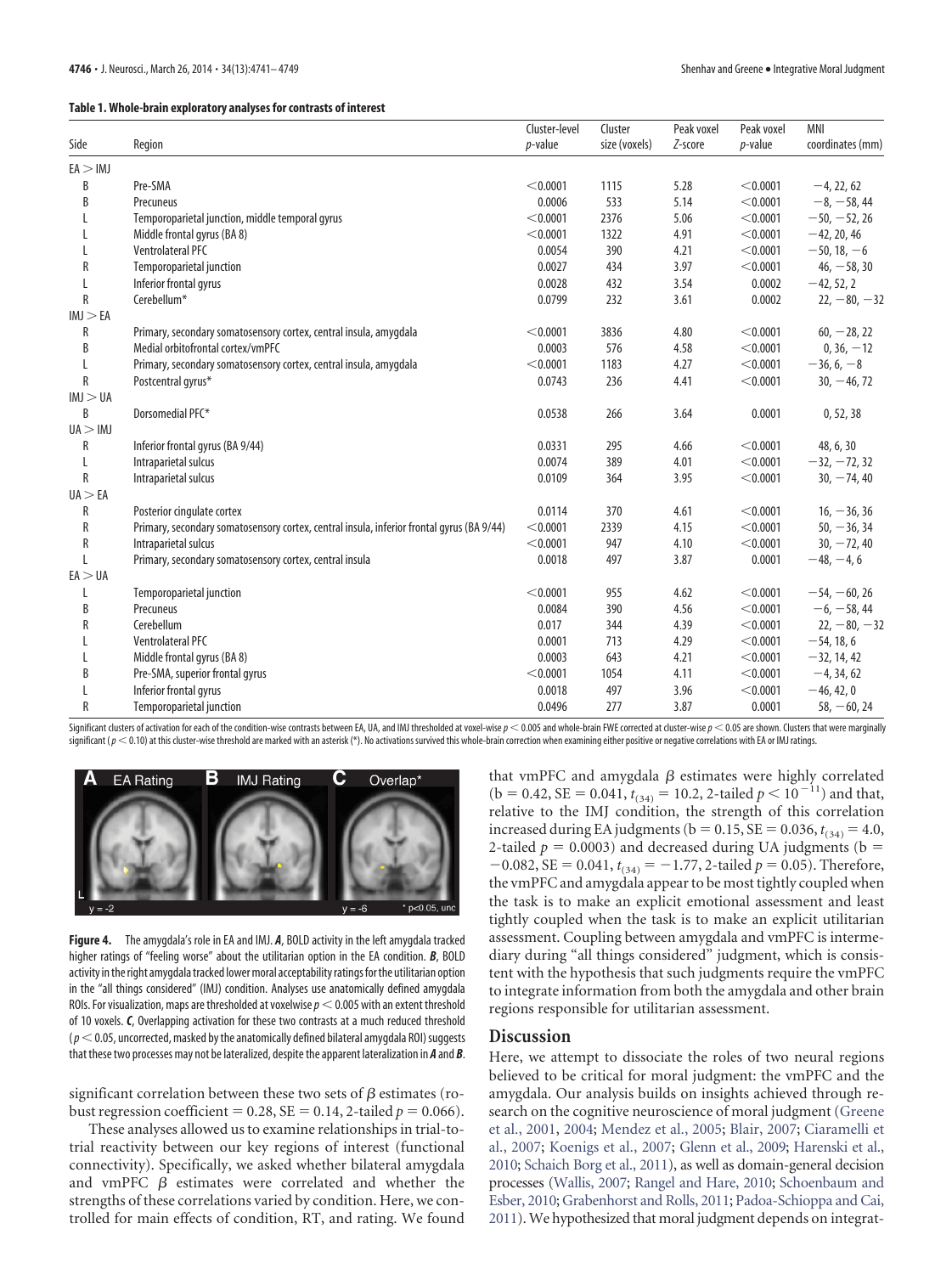ing emotional responses with utilitarian assessments. With this in mind, we had participants separately evaluate options for their utility, emotional aversiveness, and overall moral acceptability. We find that both utilitarian and emotional assessments are integrated into overall moral judgments and that the vmPFC is more active during these judgments than when making either of the component assessments. Thus, we provide evidence that the vmPFC plays a critical role in integrative moral judgment. We also provide evidence for the amygdala's role in the emotional assessment of morally salient options. More specifically, we show that increased amygdala response is associated with the evaluation of utilitarian options as more emotionally aversive and less morally acceptable. Likewise, we find a (marginally significant) correlation across individuals between reliance on emotional information and the extent to which amygdala activity is correlated with judgment on a trial-by-trial basis. Finally, we see the highest degree of coupling between amygdala and vmPFC when participants are asked to make purely emotional assessments, somewhat less coupling when participants are expected to integrate utilitarian assessments into their judgments, and the least coupling when participants are asked to make purely utilitarian assessments. These data provide critical information concerning the respective roles of the vmPFC and amygdala in moral judgment, and concerning the neural architecture of moral judgment more generally.

Some have argued that the vmPFC generates affective responses to behavioral options, for example, by binding stimuli with somatic markers [\(Damasio, 1996;](#page-7-27) [Bechara and Damasio,](#page-7-28) [2005\)](#page-7-28). Some claim that the vmPFC collects goal-relevant affective information (e.g., potential reinforcement) and integrates that information into subjective value signals that guide behavior [\(Rolls, 2005;](#page-7-29) [Rangel and Hare, 2010;](#page-7-16) [Grabenhorst and Rolls,](#page-7-17) [2011;](#page-7-17) [Padoa-Schioppa and Cai, 2011\)](#page-7-18). The latter view—whether one regards it as an alternative to, or an elaboration of, the former—makes a more specific prediction concerning how the vmPFC will engage with morally salient stimuli depending on the task. If the vmPFC merely triggers emotional states relevant to the task at hand, activity in this region should be similar if not greater when only considering the emotional aversiveness of two options (EA) rather than making integrative, "all things considered" moral judgments (IMJ) that include explicit rule-based reasoning. However, our data instead indicate that the vmPFC is preferentially engaged when emotional responses and explicit rule-based reasoning must be integrated to form an "all things considered" judgment. Likewise, we find that an overlapping region of vmPFC exhibits increased activity when judging "all things considered" moral acceptability compared with assessing well defined costs and benefits. This is consistent with a role for this region more generally in processes that are goal directed rather than purely Pavlovian on the one hand or purely rule bound on the other [\(Rangel et al., 2008;](#page-7-30) [Balleine and O'Doherty,](#page-7-31) [2010\)](#page-7-31).

These findings support the hypothesis that the vmPFC integrates disparate value signals into a more abstract, summary value representation, not only in the domain of personal economic choice, but in the domain of moral judgment concerning third parties. Previous research supports this view with respect to the integration of information concerning outcome magnitude and probability [\(Shenhav and Greene, 2010\)](#page-8-6). The present results take this theory a step further, providing evidence consistent with the vmPFC's serving as a locus of integration for the two dominant modes of valuation in moral judgment— emotional evaluation supporting deontological judgment and the utilitarian assessment of consequences. Because our design collects only one kind of behavioral response per trial, we cannot directly model the formation of integrative representations in the vmPFC (as in [Shenhav and Greene, 2010\)](#page-8-6). However, our finding that the vmPFC is most active in the integrative judgment condition [\(Fig.](#page-4-0) [3\)](#page-4-0) is complemented by findings from our behavioral data [\(Fig. 2\)](#page-3-0) and analyses of functional connectivity. These findings combine with the literature on economic decision-making [\(Wallis, 2007;](#page-8-4) [Rangel and Hare, 2010;](#page-7-16) [Schoenbaum and Esber, 2010;](#page-8-5) [Graben](#page-7-17)[horst and Rolls, 2011;](#page-7-17) [Padoa-Schioppa and Cai, 2011\)](#page-7-18) to paint a consistent picture of the vmPFC as an integrator of distinct, and sometimes conflicting, moral assessments.

Our findings are broadly consistent with the predictions of [Blair \(2007\),](#page-7-19) who suggests that the vmPFC's role in moral judgment is integrative and modulated by present goals (rather than purely reactive) and that the amygdala, in contrast, plays a critical role in reacting to options that involve actively causing harm, potentially biasing moral judgments against such options. (For a more process-oriented account, see [Schaich Borg et al., 2011\)](#page-8-3). This prediction is also suggested by studies implicating the amygdala in moral judgment, though not in any specific kind of moral response [\(Greene et al., 2004;](#page-7-2) [Glenn et al., 2009\)](#page-7-13). Likewise, it is suggested by studies highlighting the amygdala's more general role in guiding behavior based on "bottom up," stimulusbased information that is emotionally relevant or salient to the decision-maker [\(Anderson and Phelps, 2001;](#page-7-32) [Phelps and Le-](#page-7-33)[Doux, 2005;](#page-7-33) [Seymour and Dolan, 2008\)](#page-8-9). Consistent with this, recent accounts of dual-process moral cognition suggest that deontological judgments against harmful actions are driven by learned associations acquired through Pavlovian or "model-free" learning systems [\(Crockett, 2013;](#page-7-34) [Cushman, 2013\)](#page-7-35).

These findings have several implications for our understanding of how the human brain makes moral judgments, addressing three central questions in the field. First, how are internal conflicts between competing moral assessments resolved? Based on the previous literature, the answer is by no means obvious. On the one hand, it is now well established that patients with vmPFC damage make more utilitarian judgments than healthy controls [\(Ciaramelli et al., 2007;](#page-7-5) [Koenigs et al., 2007;](#page-7-6) [Moretto et al., 2010;](#page-7-12) [Thomas et al., 2011\)](#page-8-2). These results suggest a "partisan" role for the vmPFC, inherently favoring deontological judgment over utilitarian judgment when the two conflict. Conversely, as just noted, research on domain-general decision-making suggests that the vmPFC is a kind of level affective playing field on which incoming value signals compete for behavioral control. The present data are generally consistent with the latter view, but this leaves a puzzle: why does vmPFC damage lead specifically to more utilitarian judgment rather than to a general disruption in moral judgment with no particular behavioral bias? Our hypothesis is that explicit utilitarian reasoning can influence judgment independently of the vmPFC, which is consistent with the finding that vmPFC patients are perfectly capable of explicit reasoning [\(Saver and Damasio, 1991\)](#page-7-36). We hypothesize, in contrast, that the negative signals produced by the amgydala in response to prototypically harmful actions [\(Greene et al., 2009\)](#page-7-20) primarily exert their influence on voluntary, goal-directed behavior through the vmPFC. This hypothesis is consistent with our findings concerning coupling between amygdala and vmPFC under conditions requiring attention to emotional responses. Therefore, we hypothesize that vmPFC damage favors utilitarian judgment, not by damaging a "partisan" process, but by damaging an integration process that is necessary for one "partisan" process, but not its opponent, to influence judgment (cf. [Schaich Borg et al., 2011\)](#page-8-3).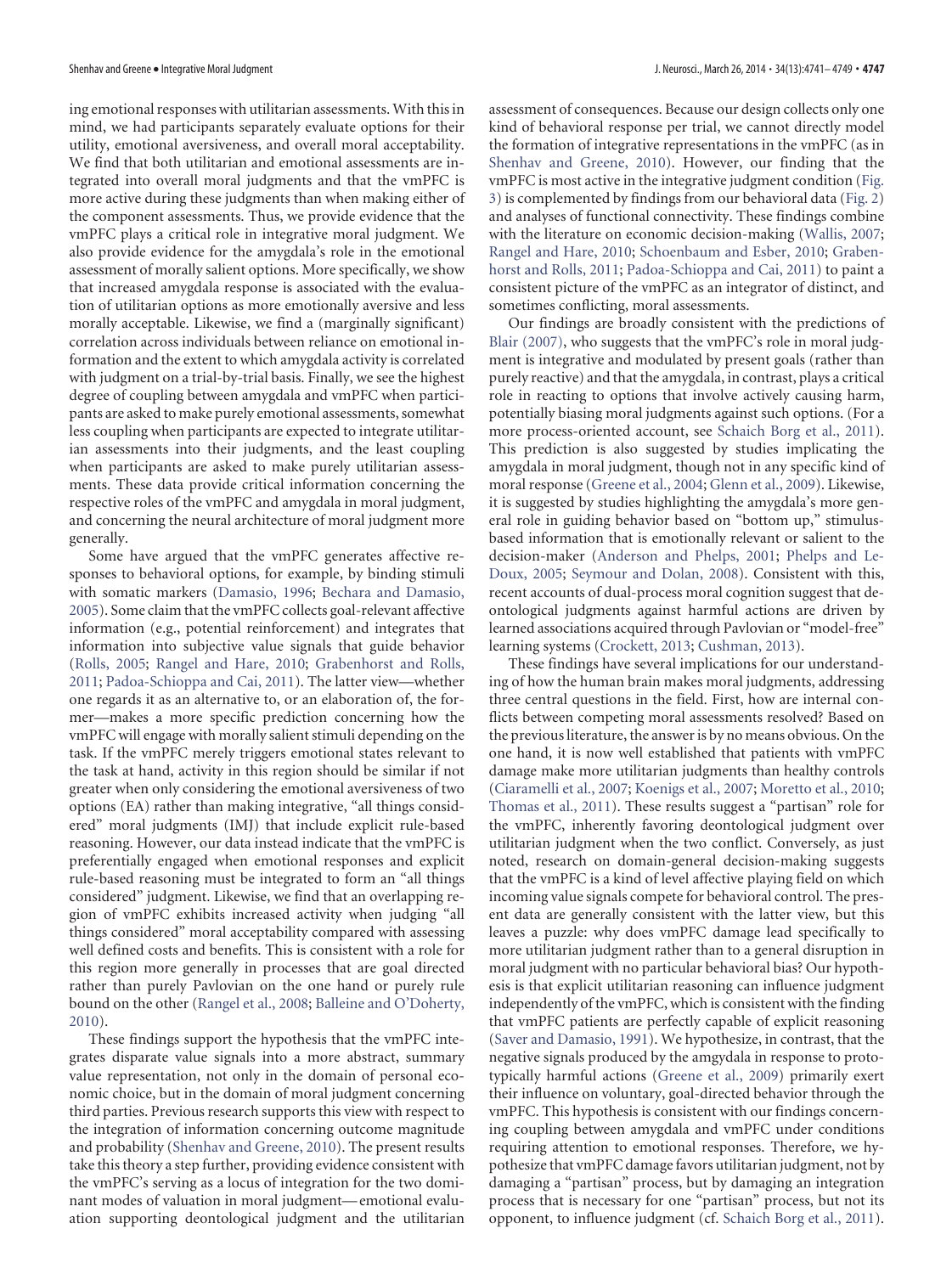Future research may provide a more conclusive test of this hypothesis.

Second, our analyses correlating amygdala response with behavioral ratings suggest that the amygdala plays an important role in generating emotional aversions to harmful actions and supports subsequent "all things considered" judgments against such actions in the face of countervailing utilitarian considerations. This provides the most direct neural evidence yet for models of moral judgment according to which emotional reactions play a crucial role in determining "all things considered" moral judgments [\(Haidt, 2001;](#page-7-37) [Greene and Haidt, 2002\)](#page-7-38).

Finally, our results help to answer a third key question in the cognitive neuroscience of moral judgment: to what extent do moral judgments depend on domain-specific versus domaingeneral processes [\(Greene and Haidt, 2002;](#page-7-38) [Shenhav and Greene,](#page-8-6) [2010;](#page-8-6) [Young and Dungan, 2012\)](#page-8-10)? Some have argued that moral judgments depend critically on a domain-specific moral faculty [\(Hauser, 2006;](#page-7-39) [Huebner et al., 2009;](#page-7-40) [Mikhail, 2011\)](#page-7-41). Although the present results do not conclusively rule out this hypothesis, they do count against it. Contrary to this strong modular view of moral cognition, the present results suggest that the amygdala and vmPFC, when confronted with a moral problem, perform functions consistent with those performed outside of the moral domain, with the amygdala playing a signaling role in response to salient features of stimuli and the vmPFC playing a more integrative role in response to task demands.

#### **References**

- <span id="page-7-32"></span>Anderson AK, Phelps EA (2001) Lesions of the human amygdala impair enhanced perception of emotionally salient events. Nature 411:305–309. [CrossRef](http://dx.doi.org/10.1038/35077083) [Medline](http://www.ncbi.nlm.nih.gov/pubmed/11357132)
- <span id="page-7-31"></span>Balleine BW, O'Doherty JP (2010) Human and rodent homologies in action control: corticostriatal determinants of goal-directed and habitual action. Neuropsychopharmacology 35:48 –69. [CrossRef](http://dx.doi.org/10.1038/npp.2009.131) [Medline](http://www.ncbi.nlm.nih.gov/pubmed/19776734)
- <span id="page-7-28"></span>Bechara A, Damasio A (2005) The somatic marker hypothesis: a neural theory of economic decision. Games and Economic Behavior 52:336 –372. [CrossRef](http://dx.doi.org/10.1016/j.geb.2004.06.010)
- <span id="page-7-15"></span>Berthoz S, Grèzes J, Armony JL, Passingham RE, Dolan RJ (2006) Affective response to one's own moral violations. Neuroimage 31:945–950. [CrossRef](http://dx.doi.org/10.1016/j.neuroimage.2005.12.039) [Medline](http://www.ncbi.nlm.nih.gov/pubmed/16490367)
- <span id="page-7-19"></span>Blair RJ (2007) The amygdala and ventromedial prefrontal cortex in morality and psychopathy. Trends Cogn Sci 11:387–392. [CrossRef](http://dx.doi.org/10.1016/j.tics.2007.07.003) [Medline](http://www.ncbi.nlm.nih.gov/pubmed/17707682)
- <span id="page-7-5"></span>Ciaramelli E, Muccioli M, La`davas E, di Pellegrino G (2007) Selective deficit in personal moral judgment following damage to ventromedial prefrontal cortex. Soc Cogn Affect Neurosci 2:84 –92. [CrossRef](http://dx.doi.org/10.1093/scan/nsm001) [Medline](http://www.ncbi.nlm.nih.gov/pubmed/18985127)
- <span id="page-7-10"></span>Conway P, Gawronski B (2013) Deontological and utilitarian inclinations in moral decision making: a process dissociation approach. J Pers Soc Psychol 104:216 –235. [CrossRef](http://dx.doi.org/10.1037/a0031021) [Medline](http://www.ncbi.nlm.nih.gov/pubmed/23276267)
- <span id="page-7-34"></span>Crockett MJ (2013) Models of morality. Trends Cogn Sci 17:363–366. [CrossRef](http://dx.doi.org/10.1016/j.tics.2013.06.005) [Medline](http://www.ncbi.nlm.nih.gov/pubmed/23845564)
- <span id="page-7-35"></span>Cushman F (2013) Action, outcome and value: a dual-system framework for morality. Pers Soc Psychol Rev 17:273–292. [CrossRef](http://dx.doi.org/10.1177/1088868313495594) [Medline](http://www.ncbi.nlm.nih.gov/pubmed/23861355)
- <span id="page-7-0"></span>Cushman FA, Greene JD (2011) Finding faults: how moral dilemmas illuminate cognitive structure. Soc Neurosci 7:269 –279. [CrossRef](http://dx.doi.org/10.1080/17470919.2011.614000) [Medline](http://www.ncbi.nlm.nih.gov/pubmed/21942995)
- <span id="page-7-8"></span>Cushman F, Murray D, Gordon-McKeon S, Wharton S, Greene JD (2012) Judgment before principle: engagement of the frontoparietal control network in condemning harms of omission. Soc Cogn Affect Neurosci 7:888 –895. [CrossRef](http://dx.doi.org/10.1093/scan/nsr072) [Medline](http://www.ncbi.nlm.nih.gov/pubmed/22114079)
- <span id="page-7-27"></span>Damasio AR (1996) The somatic marker hypothesis and the possible functions of the prefrontal cortex. Philos Trans R Soc Lond, B, Biol Sci 351: 1413–1420. [CrossRef](http://dx.doi.org/10.1098/rstb.1996.0125) [Medline](http://www.ncbi.nlm.nih.gov/pubmed/8941953)
- <span id="page-7-21"></span>Deichmann R, Gottfried JA, Hutton C, Turner R (2003) Optimized EPI for fMRI studies of the orbitofrontal cortex. Neuroimage 19:430 –441. [CrossRef](http://dx.doi.org/10.1016/S1053-8119(03)00073-9) [Medline](http://www.ncbi.nlm.nih.gov/pubmed/12814592)
- <span id="page-7-11"></span>Foot P (1978) The problem of abortion and the doctrine of double effect. In: Virtues and vices. Oxford: Blackwell.
- <span id="page-7-25"></span>Gitelman DR, Penny WD, Ashburner J, Friston KJ (2003) Modeling regional and psychophysiologic interactions in fMRI: the importance of hemodynamic deconvolution. Neuroimage 19:200 –207. [CrossRef](http://dx.doi.org/10.1016/S1053-8119(03)00058-2) [Medline](http://www.ncbi.nlm.nih.gov/pubmed/12781739)
- <span id="page-7-13"></span>Glenn AL, Raine A, Schug RA (2009) The neural correlates of moral decision-making in psychopathy. Molecular Psychiatry 14:5–6. [CrossRef](http://dx.doi.org/10.1038/mp.2008.104) [Medline](http://www.ncbi.nlm.nih.gov/pubmed/19096450)
- <span id="page-7-17"></span>Grabenhorst F, Rolls ET (2011) Value, pleasure and choice in the ventral prefrontal cortex. Trends Cogn Sci 15:56 –67. [CrossRef](http://dx.doi.org/10.1016/j.tics.2010.12.004) [Medline](http://www.ncbi.nlm.nih.gov/pubmed/21216655)
- <span id="page-7-38"></span>Greene J, Haidt J (2002) How (and where) does moral judgment work? Trends Cogn Sci 6:517–523. [CrossRef](http://dx.doi.org/10.1016/S1364-6613(02)02011-9) [Medline](http://www.ncbi.nlm.nih.gov/pubmed/12475712)
- <span id="page-7-1"></span>Greene JD, Sommerville RB, Nystrom LE, Darley JM, Cohen JD (2001) An fMRI investigation of emotional engagement in moral judgment. Science 293:2105–2108. [CrossRef](http://dx.doi.org/10.1126/science.1062872) [Medline](http://www.ncbi.nlm.nih.gov/pubmed/11557895)
- <span id="page-7-2"></span>Greene JD, Nystrom LE, Engell AD, Darley JM, Cohen JD (2004) The neural bases of cognitive conflict and control in moral judgment. Neuron 44: 389 –400. [CrossRef](http://dx.doi.org/10.1016/j.neuron.2004.09.027) [Medline](http://www.ncbi.nlm.nih.gov/pubmed/15473975)
- <span id="page-7-7"></span>Greene JD, Morelli SA, Lowenberg K, Nystrom LE, Cohen JD (2008) Cognitive load selectively interferes with utilitarian moral judgment. Cognition 107:1144 –1154. [CrossRef](http://dx.doi.org/10.1016/j.cognition.2007.11.004) [Medline](http://www.ncbi.nlm.nih.gov/pubmed/18158145)
- <span id="page-7-20"></span>Greene JD, Cushman FA, Stewart LE, Lowenberg K, Nystrom LE, Cohen JD (2009) Pushing moral buttons: The interaction between personal force and intention in moral judgment. Cognition 111:364 –371. [CrossRef](http://dx.doi.org/10.1016/j.cognition.2009.02.001) [Medline](http://www.ncbi.nlm.nih.gov/pubmed/19375075)
- <span id="page-7-37"></span>Haidt J (2001) The emotional dog and its rational tail: a social intuitionist approach to moral judgment. Psychol Rev 108:814 –834. [CrossRef](http://dx.doi.org/10.1037/0033-295X.108.4.814) [Medline](http://www.ncbi.nlm.nih.gov/pubmed/11699120)
- <span id="page-7-26"></span>Harenski CL, Antonenko O, Shane MS, Kiehl KA (2010) A functional imaging investigation of moral deliberation and moral intuition. Neuroimage 49:2707–2716. [CrossRef](http://dx.doi.org/10.1016/j.neuroimage.2009.10.062) [Medline](http://www.ncbi.nlm.nih.gov/pubmed/19878727)
- <span id="page-7-39"></span>Hauser MD (2006) The liver and the moral organ. Soc Cogn Affect Neurosci 1:214 –220. [CrossRef](http://dx.doi.org/10.1093/scan/nsl026) [Medline](http://www.ncbi.nlm.nih.gov/pubmed/18985108)
- <span id="page-7-40"></span>Huebner B, Dwyer S, Hauser M (2009) The role of emotion in moral psychology. Trends Cogn Sci 13:1–6. [CrossRef](http://dx.doi.org/10.1016/j.tics.2008.09.006) [Medline](http://www.ncbi.nlm.nih.gov/pubmed/19058993)
- <span id="page-7-14"></span>King JA, Blair RJR, Mitchell DG, Dolan RJ, Burgess N (2006) Doing the right thing: a common neural circuit for appropriate violent or compassionate behavior. Neuroimage 30:1069 –1076. [CrossRef](http://dx.doi.org/10.1016/j.neuroimage.2005.10.011) [Medline](http://www.ncbi.nlm.nih.gov/pubmed/16307895)
- <span id="page-7-23"></span>Knutson B, Rick S, Wimmer GE, Prelec D, Loewenstein G (2007) Neural predictors of purchases. Neuron 53:147–156. [CrossRef](http://dx.doi.org/10.1016/j.neuron.2006.11.010) [Medline](http://www.ncbi.nlm.nih.gov/pubmed/17196537)
- <span id="page-7-6"></span>Koenigs M, Young L, Adolphs R, Tranel D, Cushman F, Hauser M, Damasio A (2007) Damage to the prefrontal cortex increases utilitarian moral judgements. Nature 446:908 –911. [CrossRef](http://dx.doi.org/10.1038/nature05631) [Medline](http://www.ncbi.nlm.nih.gov/pubmed/17377536)
- <span id="page-7-22"></span>Kuhnen CM, Knutson B (2005) The neural basis of financial risk taking. Neuron 47:763–770. [CrossRef](http://dx.doi.org/10.1016/j.neuron.2005.08.008) [Medline](http://www.ncbi.nlm.nih.gov/pubmed/16129404)
- <span id="page-7-3"></span>Mendez MF, Anderson E, Shapira JS (2005) An investigation of moral judgement in frontotemporal dementia. Cogn Behav Neurol 18:193–197. [CrossRef](http://dx.doi.org/10.1097/01.wnn.0000191292.17964.bb) [Medline](http://www.ncbi.nlm.nih.gov/pubmed/16340391)
- <span id="page-7-41"></span>Mikhail J (2011) Elements of moral cognition: Rawls' linguistic analogy and the cognitive science of moral and legal judgment. Cambridge: Cambridge UP.
- <span id="page-7-12"></span>Moretto G, Làdavas E, Mattioli F, di Pellegrino G (2010) A psychophysiological investigation of moral judgment after ventromedial prefrontal damage. J Cogn Neurosci 22:1888 –1899. [CrossRef](http://dx.doi.org/10.1162/jocn.2009.21367) [Medline](http://www.ncbi.nlm.nih.gov/pubmed/19925181)
- <span id="page-7-18"></span>Padoa-Schioppa C, Cai X (2011) The orbitofrontal cortex and the computation of subjective value: consolidated concepts and new perspectives. Ann N Y Acad Sci 1239:130 –137. [CrossRef](http://dx.doi.org/10.1111/j.1749-6632.2011.06262.x) [Medline](http://www.ncbi.nlm.nih.gov/pubmed/22145882)
- <span id="page-7-9"></span>Paxton JM, Ungar L, Greene JD (2012) Reflection and reasoning in moral judgment. Cogn Sci 36:163–177. [CrossRef](http://dx.doi.org/10.1111/j.1551-6709.2011.01210.x) [Medline](http://www.ncbi.nlm.nih.gov/pubmed/22049931)
- <span id="page-7-33"></span>Phelps EA, LeDoux JE (2005) Contributions of the amygdala to emotion processing: from animal models to human behavior. Neuron 48:175–187. [CrossRef](http://dx.doi.org/10.1016/j.neuron.2005.09.025) [Medline](http://www.ncbi.nlm.nih.gov/pubmed/16242399)
- <span id="page-7-16"></span>Rangel A, Hare T (2010) Neural computations associated with goal-directed choice. Curr Opin Neurobiol 20:262–270. [CrossRef](http://dx.doi.org/10.1016/j.conb.2010.03.001) [Medline](http://www.ncbi.nlm.nih.gov/pubmed/20338744)
- <span id="page-7-30"></span>Rangel A, Camerer C, Montague PR (2008) A framework for studying the neurobiology of value-based decision making. Nat Rev Neurosci 9:545– 556. [CrossRef](http://dx.doi.org/10.1038/nrn2357) [Medline](http://www.ncbi.nlm.nih.gov/pubmed/18545266)
- <span id="page-7-24"></span>Rissman J, Gazzaley A, D'Esposito M (2004) Measuring functional connectivity during distinct stages of a cognitive task. Neuroimage 23:752–763. [CrossRef](http://dx.doi.org/10.1016/j.neuroimage.2004.06.035) [Medline](http://www.ncbi.nlm.nih.gov/pubmed/15488425)
- <span id="page-7-36"></span><span id="page-7-29"></span>Rolls ET (2005) Emotion explained. Oxford: OUP.
- Saver JL, Damasio AR (1991) Preserved access and processing of social knowledge in a patient with acquired sociopathy due to ventromedial frontal damage. Neuropsychologia 29:1241–1249. [CrossRef](http://dx.doi.org/10.1016/0028-3932(91)90037-9) [Medline](http://www.ncbi.nlm.nih.gov/pubmed/1791934)
- <span id="page-7-4"></span>Schaich Borg J, Hynes C, Van Horn J, Grafton S, Sinnott-Armstrong W (2006) Consequences, action, and intention as factors in moral judg-